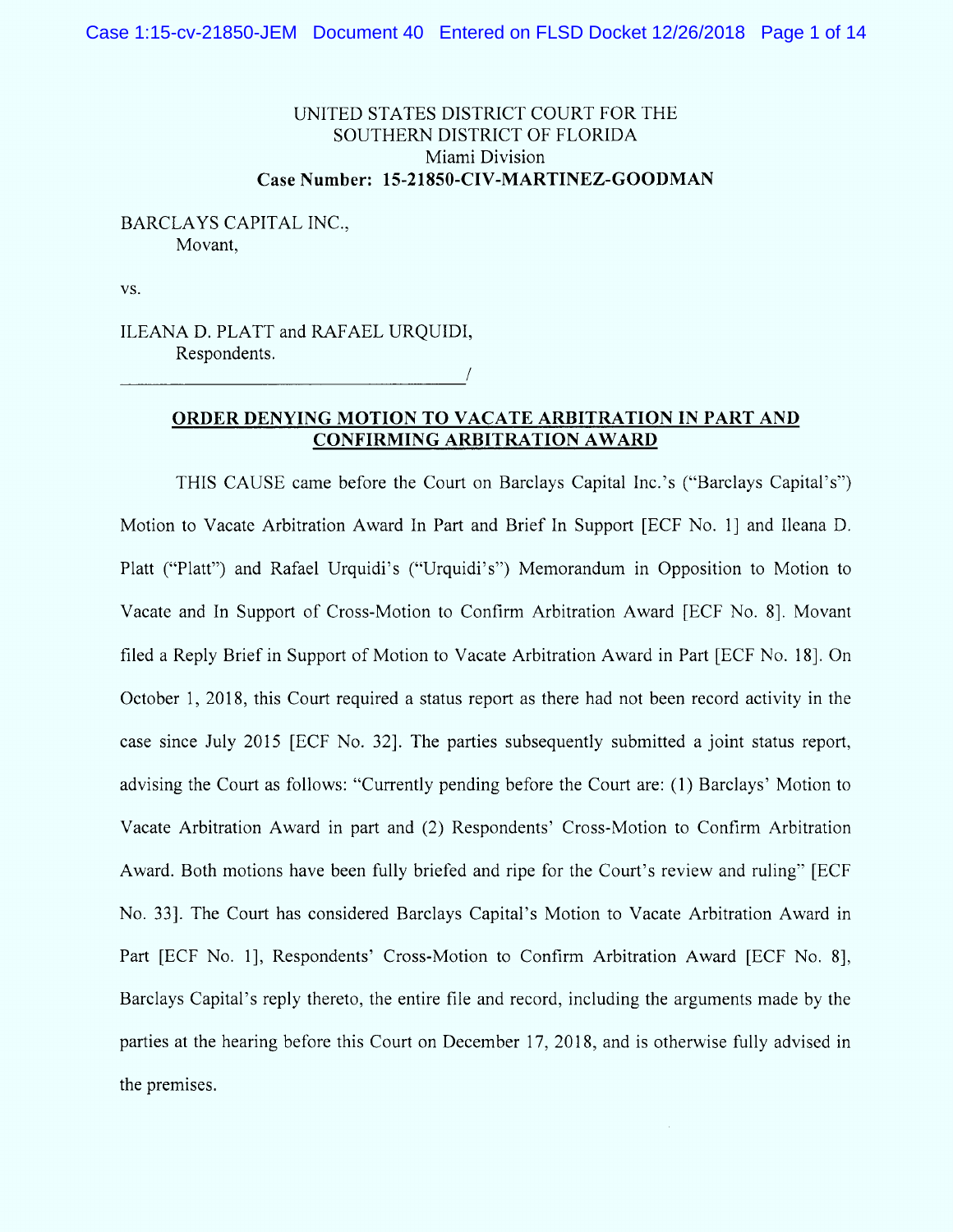#### 1. Factual Background

Respondents Platt and Urquidi are former investment brokers<sup>1</sup> with Movant, Barclays Capital. Respondents filed arbitration claims against Movant and sought damages under the following tort theories: (1) breach of contract, (2) unjust enrichment, (3) negligent misrepresentation, and (4) declaratory judgment [ECF No. 5-2, at 7-10]. Movant then filed a counterclaim and answer, seeking to enforce alleged promissory notes "signed and agreed to" by Respondents [ECF No. 5-3, at 2]<sup>2</sup> Prior to the arbitration hearing, which took place from February 2, 2015 through February 4, 2015, David G. Russel, counsel for Movant, stated that in January 2015, he spoke with Jacob Buchdahl, counsel for Respondents, who told him that Respondents "were considering engaging a Miami-based CPA, Harvey Muskat, as their damages expert, and that Mr. Muskat was affiliated with the same CPA firm as Jerrold Levine, the Chairperson of the *Platt* arbitration panel" [ECF No. 5-1  $\parallel$  6]. Mr. Russel then advised Mr. Buchdahl "in substance that this would be an unacceptable conflict of interest that Barclays would not consent to." Id. Mr. Russel further stated that Mr. Muskat was not listed as a witness in the Platt proceedings. Id.  $\parallel$  7. There is nothing in the record that suggests Movant raised any objection at this time, or during the arbitration proceedings, to Chairperson Levine based on his purported affiliation with Mr. Muskat and his firm.

 $<sup>1</sup>$  In their demand, Respondents state that they are "investment brokers with a large number of clients residing in</sup> Latin America'' (ECF No. 5-2, at 2).

 $2$  Respondents opposed any enforcement of the "promissory notes," characterizing the notes as "retention bonuses" in their demand for arbitration [ECF No. 5-2, at 4]. Notably, with respect to their declaratory judgment claims, Respondents alleged:

Claim ants respectfully request a declaration that any amount due under the 'loan' agreements they have with Barclays Bank PLC would be subject to equitable setoff or recoupment by Barclays and its affiliates. Barclays' unilateral termination of Claimants' business provides a sufficient basis to support an equitable setoff or recoupment . . . Claimants respectfully request that the Panel enter a declaration that they owe nothing on the Notes and that Barclays take nothing in this arbitration.  $Id.$  at  $10.$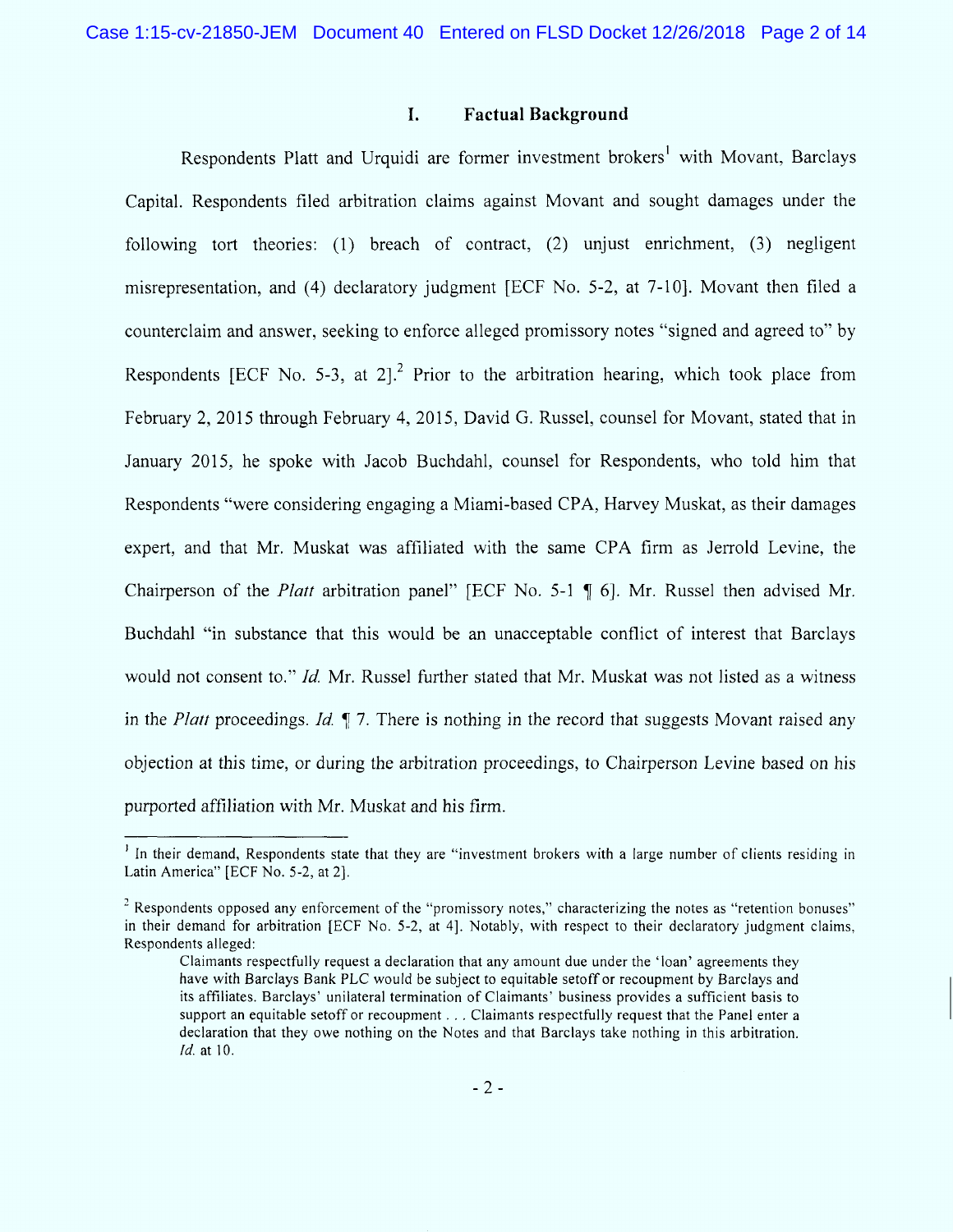After Mr. Buchdahl sought to retain Mr. Muskat as a damages expert,  $3$  Mr. Muskat called Chairperson Levine prior to the *Platt* proceedings in January 2015 [ECF No. 5-18, at 105:23-25]. At the time, Mr. Muskat stated that Chairperson Levine was retired from the firm, Pinchasik Yelen Muskat Stein, and notwithstanding appearing on the firm's website, "he's really not" a member of the firm but has been "hanging around for years" and "doesn't come to the office anymore." Id. at  $105:2-4$ . Further, Chairperson Levine no longer has an office at the firm *(id.* at  $105:9-11$ ) and does not come to the firm's physical location anymore (id. at  $105:12-13$ ). When discussing his possible retention as an expert witness in the *Platt* proceedings, Mr. Muskat stated that Chairperson Levine said "it would certainly create a conflict."  $Id$ . at 105:13-14. As a result, Mr. Muskat stated that he "was unable to serve as an expert in that case."  $Id$  at 105:16-17. Moreover, Mr. Muskat further testified under oath that he does not know or remember whether he told Chairperson Levine that he had taken an assignment the Gallo, Adams case, an arbitration proceeding in which Barclays Capital was a respondent as well. *Id.* at 106:1-8. Prior to the commencement of the *Platt* proceedings, Chairperson Levine did not make any additional disclosures (ECF No. 5-11, at 4:4-11) and the parties accepted the arbitration panel, without objection (*id.* at  $9:24-25-10:1-2$ ).

On February 18, 2015, a three-member panel unanimously determined that Respondents did not owe Barclays Capital anything on the promissory notes in question and denied "[a]ny and relief not specifically addressed'' in its arbitration award (ECF No. 5-5, at 3-41. The arbitration award states as follows'.

 $3$  During his testimony in the Gallo proceedings, the arbitration proceedings that followed this case, Mr. Muskat testified that "[t]here was another case I was asked to be an expert, where he (Levine) was actually on the panel" and "he notified the attorney that  $-$  a person who we were  $-$  was  $-$  was 'a member of our firm' for many years, was on the panel.'' EECF No. 5-1s, at 105:7-1 1).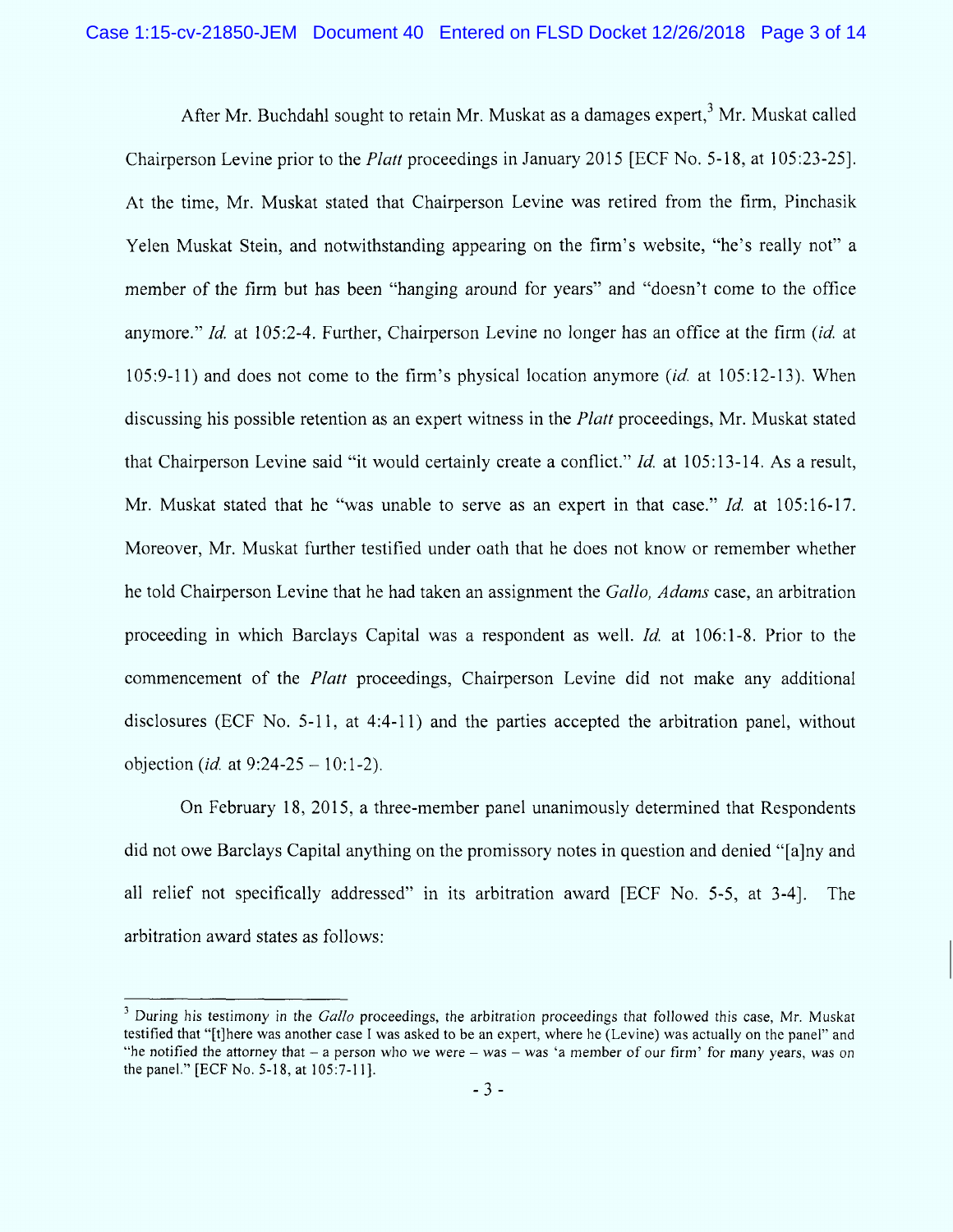After considering the pleadings, the testim only and evidence presented at the inperson hearing, the Panel has decided in full and final resolution of the issues submitted for determination as follows:

- (1) Claimants' requests that they owe nothing to Respondent pursuant to Claimants' signed Notes executed on November 26, 2012, are granted and all debt owed by Claimants on the Notes executed on November 26, 2012, is forgiven.
- (2) Claimants are not liable and Respondent's Counterclaim is denied in its entirety, with prejudice.
- (3) The parties are responsible for their respective attorneys' fees.
- (4) Claimants' remaining requests for relief are denied, with prejudice.
- (5) Any and al1 relief not specitically addressed herein, including Claim ants' request for punitive damages, is denied.

(ECF No. 5-51. Moreover, a review of the award retlects that it was executed by two out of three arbitrators on February 10, 2015 (ECF No. 5-5, at 7-81. The chairperson of the arbitration panel signed the award on February 11, 2015, making the award unanimous. *Id.* at 6.

Movant now moves to vacate the arbitration award in part on two grounds: (1) "[t]he portion of the Award adverse to Barclays Capital should be vacated under  $\S 10(a)(2)$  because there was evident partiality on the part of the Chairperson of the arbitration panel as he failed to disclose to Movant that his CPA firm<sup>4</sup> "had been retained and compensated approximately \$60,000 to give expert testimony for two other employees" against Movant "in a virtually identical FINRA case<sup>"5</sup> and (2) the arbitration award "should be vacated under  $\S$  10(a)(4) because the arbitrators 'exceeded their powers' by entering an Award that is contrary to the express, unambiguous, and undisputed terms of the Notes'' (ECF No. 1, at 191. Respondents

 $<sup>4</sup>$  In support of Movant's contention that Chairperson Levine is part of Mr. Muskat's firm, Movant has attached a</sup> still photo of the firm's website, which lists him as a member [ECF No. 5-7].

 $<sup>5</sup>$  [ECF No. 1, at 2].</sup>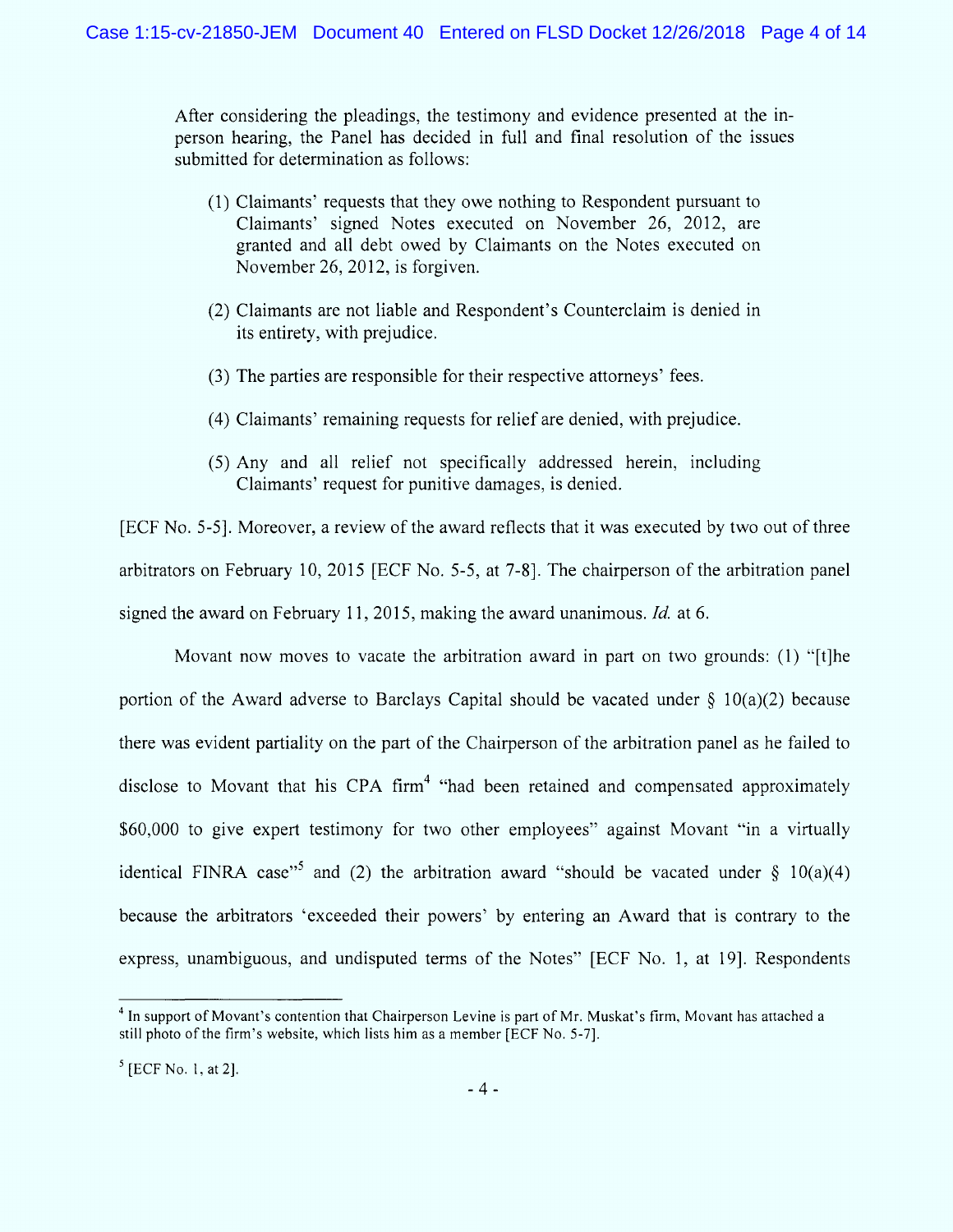oppose the relief sought by Movant and also filed a cross-motion to confirm the arbitration award, arguing that there was no evident partiality and that the arbitrators did not exceed their powers (ECF No. 8j.

## II. Legal Standards

## A.  $9 \text{ U.S.C.} \$  $10(a)(2)$

Section 10(a)(2) of the Federal Arbitration Act provides, in part, that a federal district court may vacate an arbitration award "[w]here there was evident partiality or corruption in the arbitrators, or either of them." 9 U.S.C.  $\S$  10(a)(2). "This rule is meant to be applied stringently." Univ. Commons-Urbana, Ltd. v. Univ. Constructors, Inc., 304 F.3d 1331, 1338 (11th Cir. 2002). The burden of proof for "showing facts which would establish partiality under 9 U.S.C.  $\S$  $10(a)(2)$  is on the party challenging the arbitration award." Boll v. Merrill Lynch, Pierce, Fenner & Smith, Inc., No. 04-80031, 2004 WL 5589731, at \*5 (S.D. Fla. June 28, 2004). "Evident partiality' exists 'where a reasonable person would have to conclude that an arbitrator was partial to one party to the arbitration." *Id.* Accordingly, "an arbitration award may be vacated due to ûevident partiality' of an arbitrator only when either (1) an actual conflict exists, or (2) the arbitrator knows of, but fails to disclose, information which would lead a reasonable person to believe that a potential conflict exists." Univ. Commons-Urbana, Ltd., 304 F.3d at 1339 (citing Gianelli Money Purchase Plan & Trust v. ADM Investor Servs., Inc., 146 F.3d 1309, 1312 (11th  $C$ ir. 1998)). The partiality in question "must be 'direct, definitive and capable of demonstration rather than remote, uncertain and speculative." Lifecare Intern., Inc. v. CD Medical, Inc., 68 F.3d 429, 433 (11th Cir. 1995). As a result, "the mere appearance of bias or partiality is not enough to set aside an arbitration award." *Id.* "The arbitrator must actually know of the potential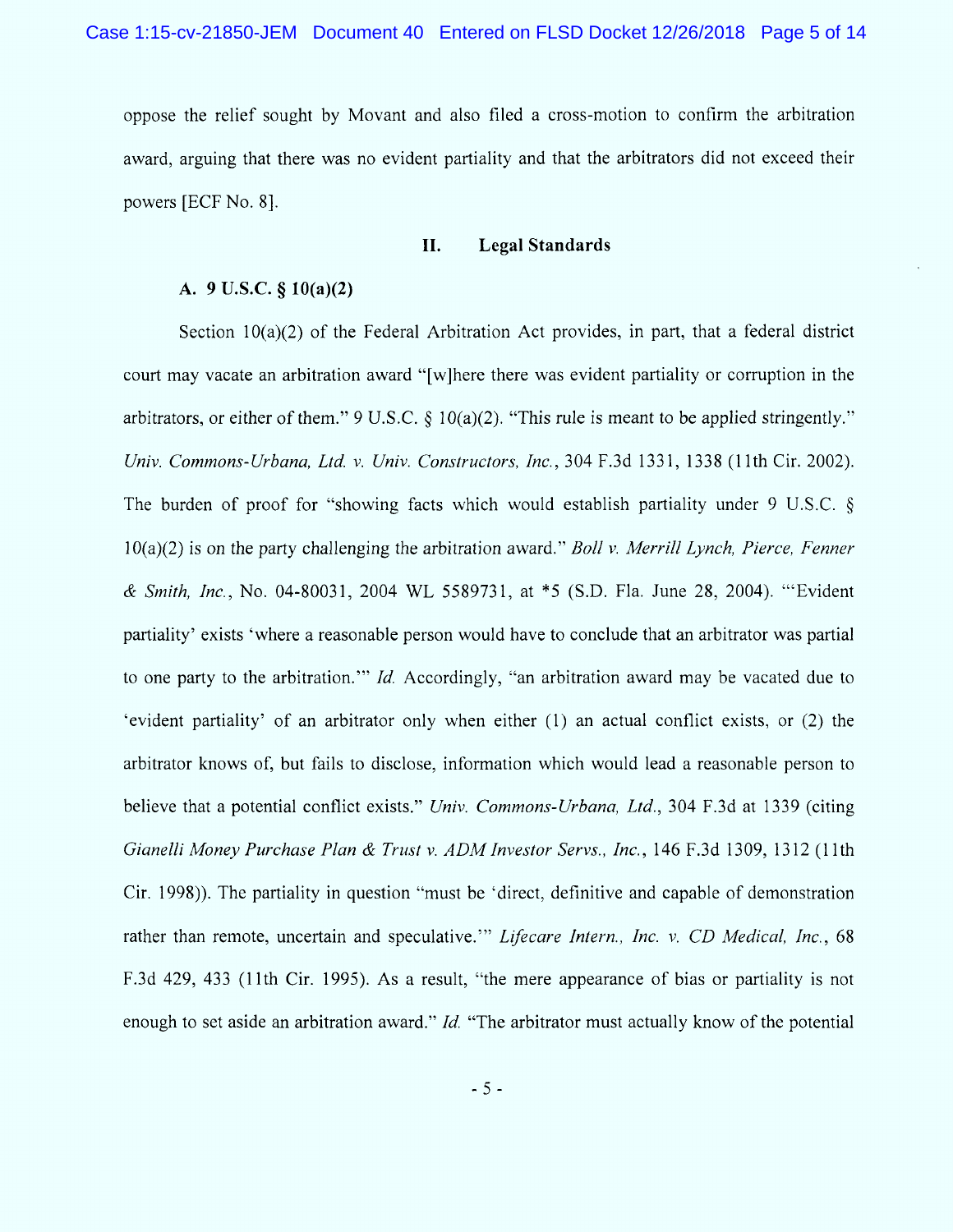conflict—failure to investigate for potential conflicts is insufficient to show evident partiality." Mendel v. Morgan Keegan & Co., Inc., 654 F. App'x 1001, 1003 (11th Cir. 2016).

## B.  $9 \text{ U.S.C.} \$  $10(a)(4)$

Under Section  $10(a)(4)$  provides that an arbitration award may be vacated "where the arbitrators exceeded their powers, or so imperfectly executed them that a mutual, final, and definite award upon the subject matter submitted was not made." 9 U.S.C.  $\S$  10(a)(4). As Sections 10 and 11 "are the exclusive means for upsetting an arbitration award, a panel's incorrect legal conclusion is not ground for vacating or modifying the award." White Springs Agric. Chems., Inc. v. Glawson, 660 F.3d 1277, 1280 (11th Cir. 2011).

#### III. Discussion

#### A. There was No Evident Partiality on the part of the Panel's Chairperson

As previously stated, in order to prove evident partiality, Movant must show: (1) an actual contlict exists, or (2) the arbitrator knows of, but fails to disclose, information which would lead a reasonable person to believe that a potential conflict exists." Univ. Commons-Urbana, Ltd., 304 F.3d at 1339. Based on the record in this action, this Court finds that Movant has failed to show that an actual conflicted existed or that the arbitrator knew of, and failed to disclose, information which would leave a reasonable person to believe that a potential conflict existed. Specifically, the sworn testimony of Mr. Muskat during the Gallo proceedings is dispositive of this issue. During his testimony, Mr. Muskat testified under oath that the Chairperson Levine was "retired" from Mr. Muskat's firm [ECF No. 5-18, at 105:23-24]. When questioned as to why he still appears on the firm's website as a member, Mr. Muskat answered, û'gblut, he's really not. He's been - he's been hanging around for years. But, now he doesn't even come to the office any more." *Id.* at  $105:2-4$ . Moreover, Mr. Muskat added that he "notified the - 6 -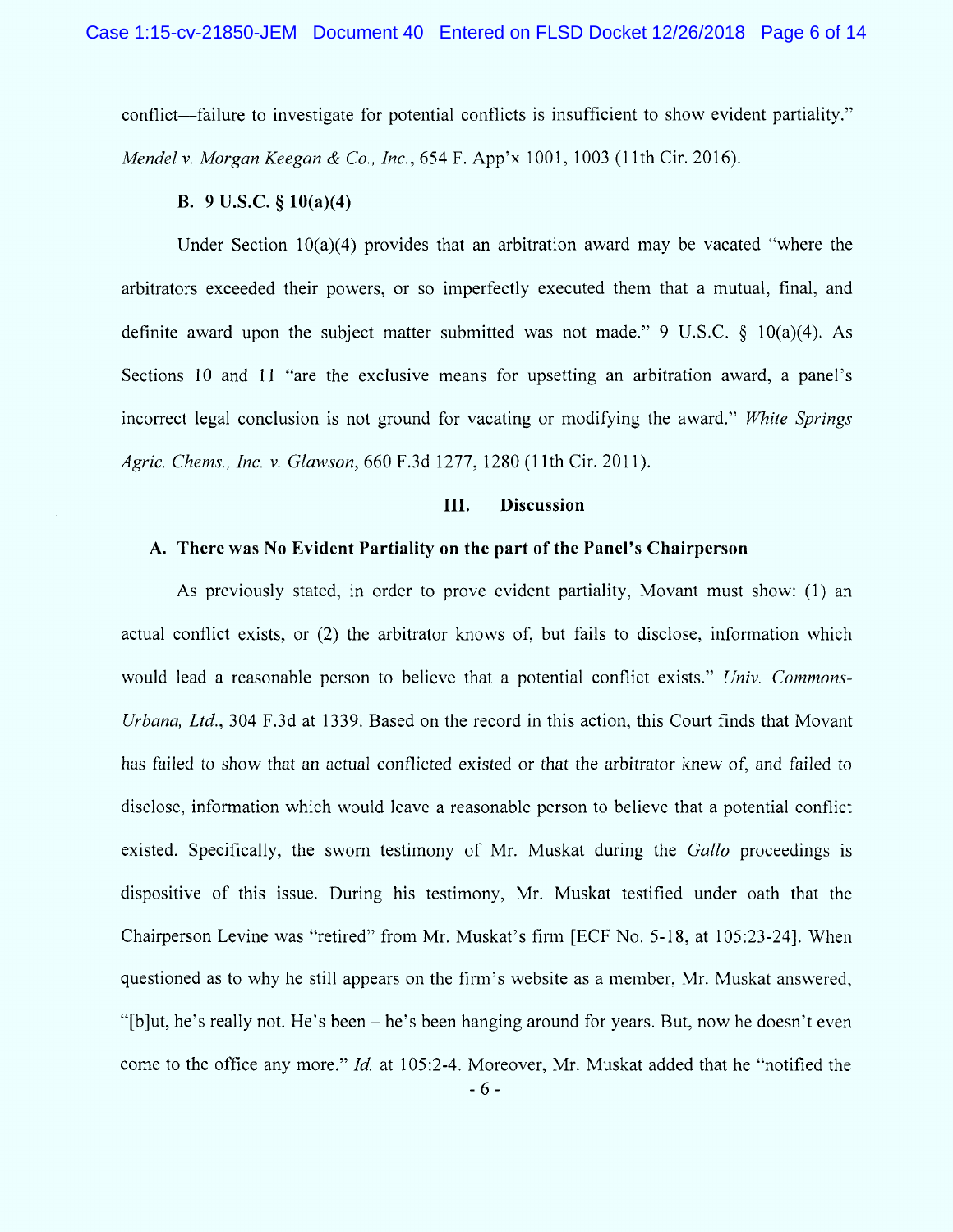attorney that  $-$  a person who we were  $-$  was  $-$  was 'a member of our firm' for many years, was on the panel." Id. at  $105:7-11$ . This sworn testimony, which is uncontroverted, establishes that Chairperson Levine was not a member of Mr. Muskat's firm. Nevertheless, notwithstanding the foregoing, Mr. Muskat's retention as a witness in the *Platt* proceedings would have certainly created a conflict, as aptly noted by Chairperson Levine. *Id.* at 105:13-14. However, Mr. Muskat was never retained as a witness in this matter. After his conversation with Chairperson Levine, Mr. Muskat stated he "was unable to serve as an expert" in the case. *Id.* 105:16-17. Furthermore, this Court finds that Movant has failed to show that Chairperson Levine knew, and failed to disclose, that Mr. Muskat was "retained and compensated \$60,000 to assist and testify on behalf of two claimants adverse to Barclays in a 'mirror image' FINRA arbitration'' [ECF No. 1] 34]. The only record evidence before this Court on that issue is Mr. Muskat's sworn testimony, where he stated that he did not know or remember whether he discussed with Chairperson Levine that he would be taking an assignment (or be retained) for the *Gallo* proceedings [ECF No. 5-18, at 106:1-8]. The Court finds that this alleged partiality is "remote, uncertain and speculative." Lifecare Intern., Inc., 68 F.3d at 433. Hence, for the foregoing reasons, this Court finds that Movant has failed to show evident partiality on the part of Chairperson Levine and that vacatur of the arbitration panel's unanimous award is not appropriate under 9 U.S.C.  $\S$  10(a)(2).

## B. The Arbitration Panel Did Not "Exceed their Powers"

Next, Movant argues that the arbitration panel "exceeded their powers" when forgiving the debt owed by Respondents pursuant to the promissory notes and seek vacatur of the award in part under 9 U.S.C.  $\S$  10(a)(4). In *White Springs Agricultural Chemicals, Inc. v. Glawson*, the movant there appealed the fnal arbitration award that granted the respondent's, Glawson Investment Corp.'s, attorneys' fees, expert fees, and prejudgment interest. 660 F.3d at 1278.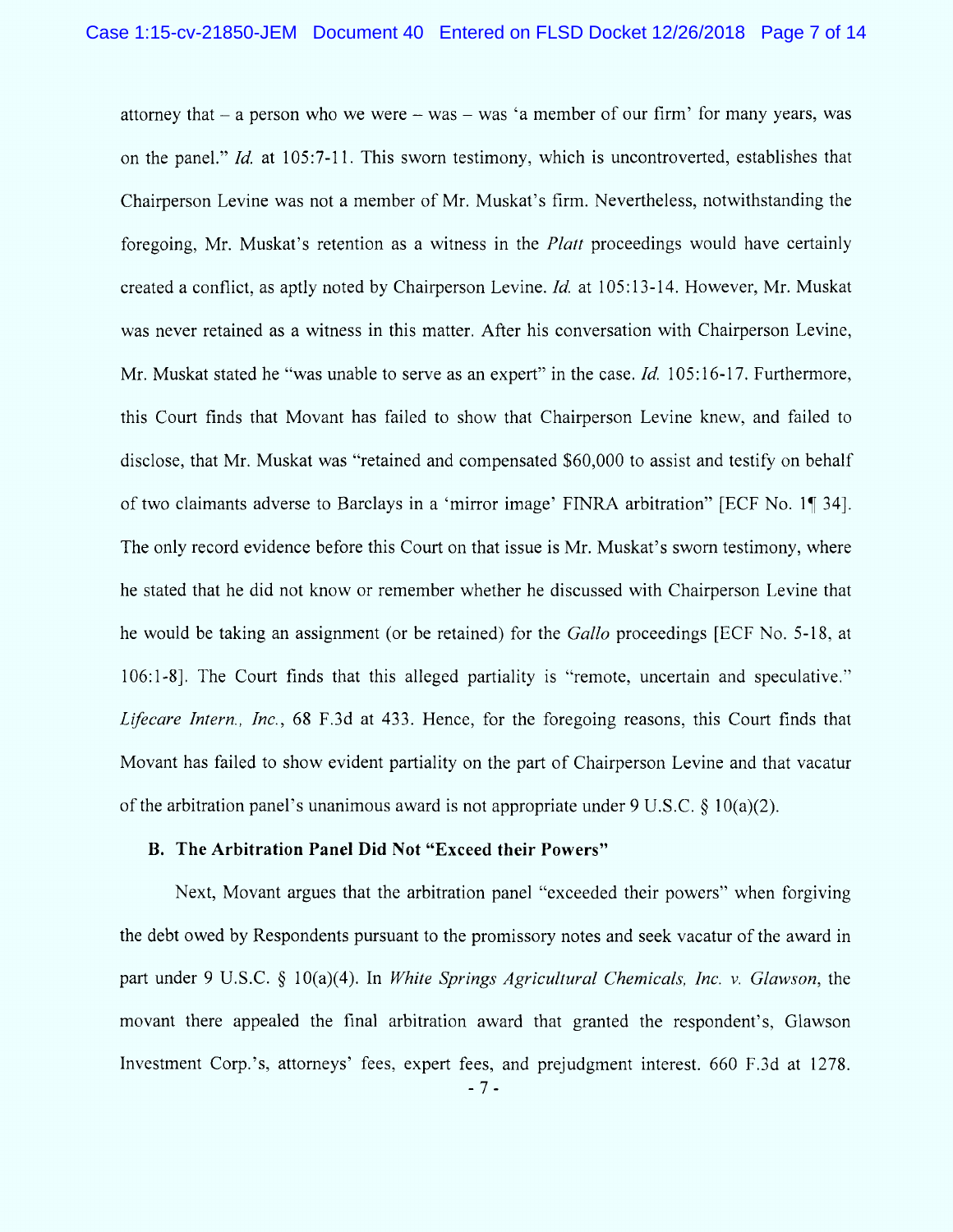When considering whether the panel's award of attorneys' fees "exceeded the powers of the arbitration panel,'' the Glawson court looked to the parties' arbitration clause to see if the arbitrator "stray[ed] from interpretation and application of the agreement and effectively dispenses edl his own brand of industrial justice," thereby possibly making his decision "unenforceable." Id. at 1281 (citing Stolt-Nielsen S.A. v. AnimalFeeds Int'l Corp., 559 U.S. 662,  $671$  (2010)). The court determined that the arbitration clause in fact provided for a party's ability to seek attorneys' fees and held that the movant could not "overcome the 'high hurdle' necessary for vacating an arbitration award when there is a plain basis for the panel's award in the parties' agreement." Id. Moreover, when addressing movant's arguments that the arbitration panel misinterpreted Florida law when awarding attorneys' fees, the court found that the Federal Arbitration Act did not "empower" them to review "allegations of legal error." Id. Similarly, the court also declined movant's arguments as to the legality of the award of expert fees and prejudgment interest, holding that it could not "review the panel's award for underlying legal error." Id. at 1282-83 ("Even though White Springs presents its argument in terms of the FAA, it asks us to do what we may not—look to the legal merits of the underlying award."). As a result, the court found no basis for vacating the arbitration award.

The Eleventh Circuit's decision in *Glawson* controls here, and is binding on this Court. Like in Glawson, Movant seeks to vacate an arbitration award because the arbitrators exceeded their powers in forgiving the debts owed by Respondents and that such forgiveness was contrary to law.<sup>6</sup> Here, Respondents and Movant agreed to arbitrate their claims [ECF No. 10-6, at 5 &

 $6$  Specifically, in its Motion to Vacate Award in Part, Movant argues that "[t]o the extent that the Award 'forgives' the Notes and denies Barclays' Counterclaim on the Notes, the Award should be vacated under  $\S 10(a)(4)$  because the arbitrators ûexceeded their powers' by entering an Award that is contrary to the express, unambiguous, and undisputed terms of the Notes. The arbitration panel did not even arguably interpret the Notes, and the Award has no basis in any applicable rules, decisions, or body of law" [ECF No. 1  $\P$  36].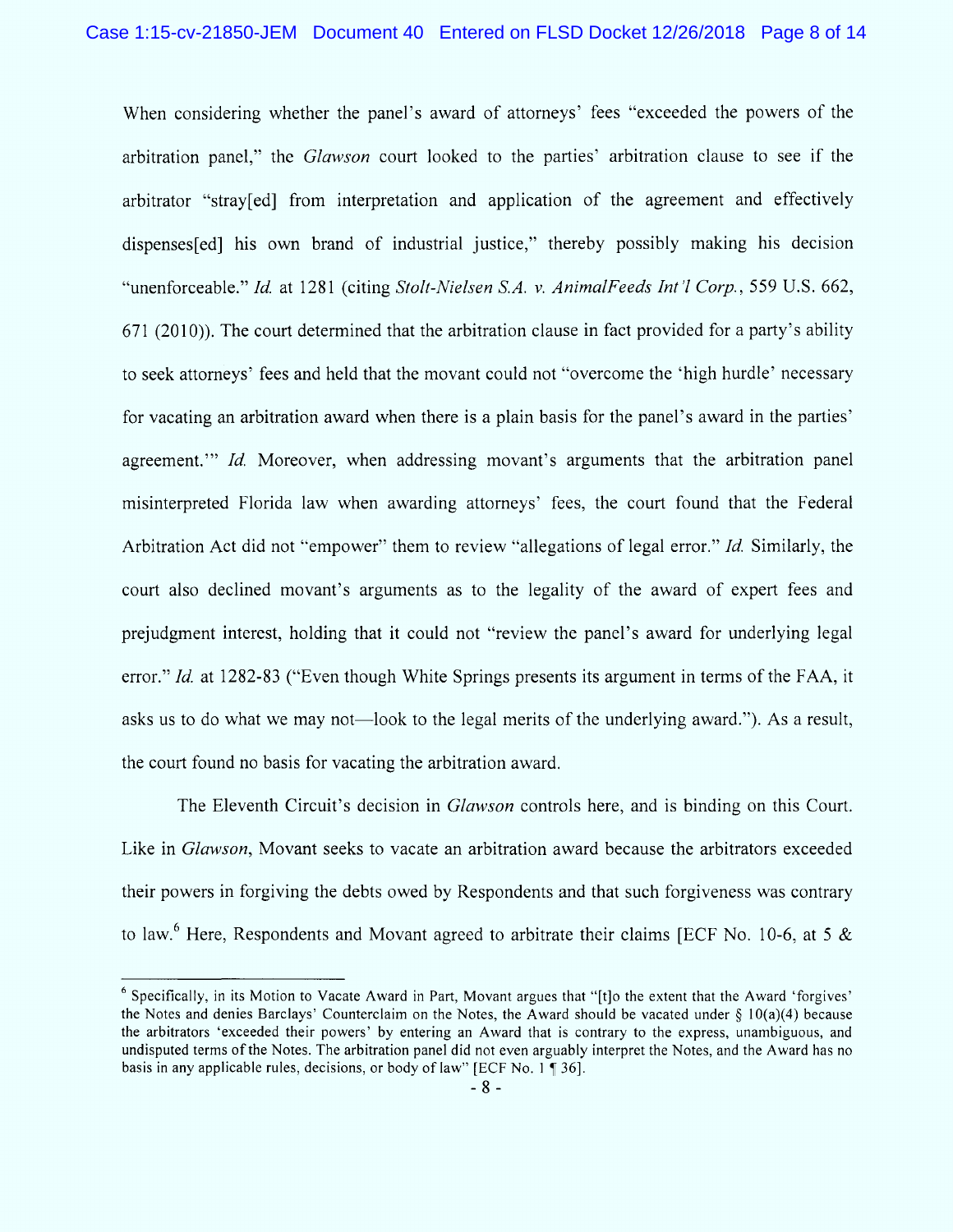ECF No. 10-7, at 51. After a three-day arbitration hearing, where the arbitration panel considered pleadings, heard testimony, and reviewed evidence, on February 18, 2015, the panel issued its award (ECF No. 5-51. Movant's basis for vacatur, while made pursuant 9 U.S.C.  $\S$  10(a)(4), asks this Court to do exactly what it is not permitted to do—"look to the legal merits of the underlying award.'' Glawson, 660 F.3d at 1283. Specifically, in arguing that the arbitration panel exceeded its powers in forgiving the debt owed by Respondents, Movant argues that there is no basis in the promissory notes, applicable rule or decision derived from the FAA, or any body of law that "authorizes the Notes to be 'forgiven'" [ECF No. 1  $\P$  43-44]. As this Court finds that the issues related to whether Respondents owed anything under the promissory notes was properly before the arbitration panel, this Court declines to review the legality of the panel's award.

The Supreme Court's decision in *Stolt-Nielsen S.A.*, cited by Movant, is distinguishable. There, the parties to that action argued whether the arbitration clause permitted class arbitration. Stolt-Nielsen S.A., 559 U.S. at 672. Accordingly, the Supreme Court only reviewed the threshold issue of whether the arbitration panel correctly decided that class arbitration was permitted in that case and ultimately found that the panel erred in its decision, reasoning that it "simply imposed its own conception of sound policy.'' 1d. at 675. Stolt-Nielsen S.A. only stands for the proposition that courts can review an arbitration panel's decision to permit class arbitration of claims where the parties had reached no such agreement on the issue.  $Id$  at 684. Hence, this Court declines to apply Stolt-Nielsen S.A. as a basis to review the legality of the arbitration panel's award, where the parties voluntarily agreed to arbitrate their respective claims before the panel in question. Such a decision conforms to the Supreme Court's decision in *Hall Street* Associates, L.C.C. v. Mattel, Inc., which held that " $\S$ § 10 and 11 provide exclusive regimes for the review provided by statute" as "[a]ny other reading opens the door to the full-bore legal and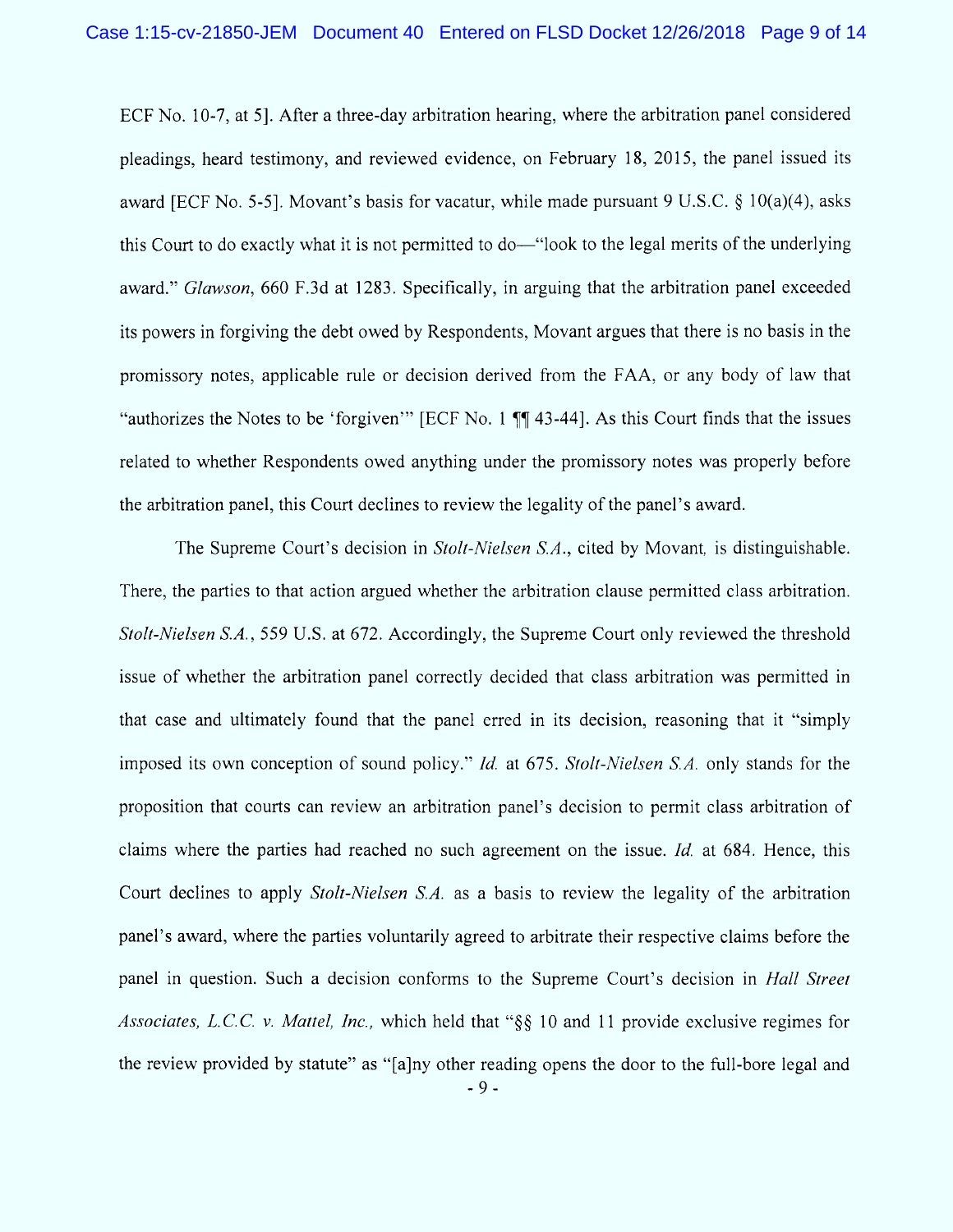evidentiary appeals that can 'rende<sup>r</sup> informal arbitration merely a prelude to a more cumbersome and time-consuming judicial review process."  $552$  U.S.  $576$ ,  $588-90$  (2008).<sup>7</sup>

Movant's reliance on Sutter is also misplaced for the same reason. Oxford Health Plans LLC v. Sutter, 569 U.S. 564, 569 (2013). Sutter, like Stolt-Nielsen S.A., is distinguishable because, once more, the Supreme Court was presented with the narrow issue of whether an arbitrator erred in finding that "the parties' contract provided for class arbitration." Sutter, 569 U.S. at 565-66. This Court reads Sutter to permit a district court to review whether an arbitrator, at a minimum, construed the parties' contract to permit class arbitration under  $9 \text{ U.S.C. } §10(a)(4)$ and not as a basis to review the legal soundness of an arbitration award. Doing so would open the proverbial flood gates, because, as noted once more by the Supreme Court in Sutter, "[i]f the parties could take 'full-bore legal and evidentiary appeals,' arbitration would become 'merely a prelude to a more cumbersome and time-consuming judicial review process." *Id.* at 569 (citing Hall Street, 552 U.S. at 588).

Movant also cites Wiand for the proposition that an arbitrator must enforce clear, controlling contractual terms and not enter "an award that simply reflects his own notions of economic justice." Wiand v. Schneiderman, 778 F.3d 917, 926 (11th Cir. 2015). Wiand cites Sutter for this proposition, which, for the reasons already stated, is distinguishable from the facts of this case. Moreover, the Eleventh Circuit in *Wiand* stated that "[w]hen reviewing an arbitration award, on the other hand, we may neither revisit the legal merits of the award nor the factual determinations upon which it relies." Wiand, 778 F.3d at 926.

<sup>&</sup>lt;sup>7</sup> The Eleventh Circuit has previously held that "judicially-created bases for vacatur," such as manifest disregard of the law, "are no longer valid in light of Hall Street." Frazier v. CitiFinancial Corp., LLC, 604 F.3d 1313, 1324 (11th Cir. 2010).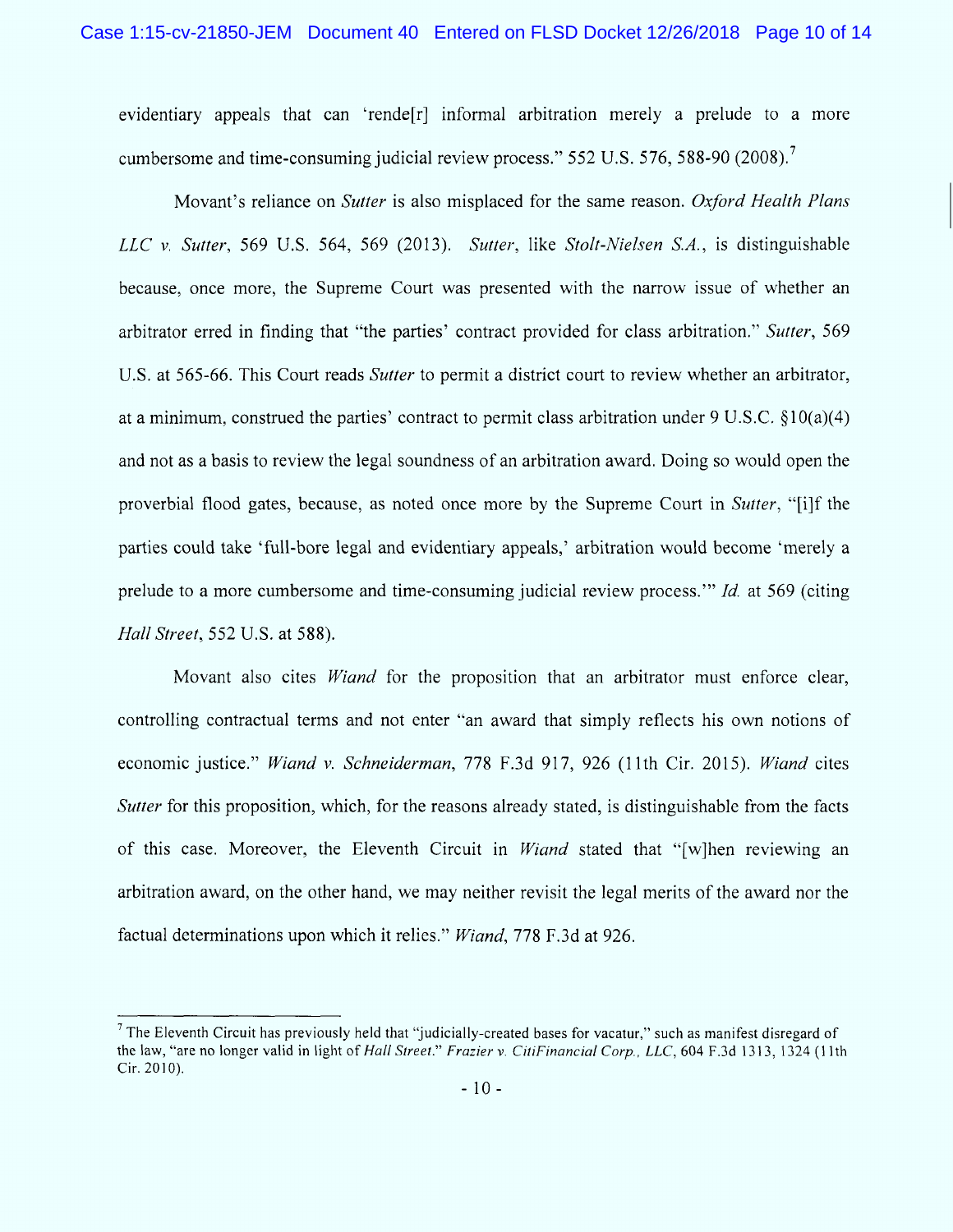Lastly, Wiregrass Metal Trades Council  $AFL-CIO$  v. Shaw supports the conclusion reached by this Court. 837 F.3d 1083 (11th Cir. 2016).<sup>8</sup> In that case, which involved a government contractor's alleged unlawful termination of a union worker for possessing government property without authorization, the district court compelled arbitration pursuant to the union's motion and the parties' collective bargaining agreement. *Id.* at 1086. After an arbitration hearing, the arbitrator issued a written decision, which included a finding that the union worker did not violate the employer's policy because the employee "did not know the property he possessed was government-owned."  $Id$ . Unsurprisingly, the government contractor moved to vacate the award, alleging that the arbitrator exceeded her power by "improperly modifying the collective bargaining agreement instead of interpreting it" when she added a *mens* rea or knowledge requirement to the policy in question. *Id.* at 1086-87. The district court agreed and vacated the arbitration award. *Id.* at 1087.

On appeal, the Shaw court reversed the district eourt's vacatur of the award, tinding that the arbitrator's award "rested on an interpretation and not a modification of an agreement." Id. at 1093. In reaching its decision, the court followed two guiding principles, reviewing courts "must" defer entirely to the arbitrator's interpretation of the underlying contract no matter how wrong we think that interpretation is" and "an arbitrator 'may not ignore the plain language of the contract.'" Id. at 1088. However, the court aptly noted the obstacles presented to a district court when reviewing an arbitrator's interpretation of a contract, or lack thereof, where an arbitrator "did not expressly 'premise his award on his construction of the contract." Shaw, 837 F.3d at 1091. Ultimately, the court reasoned that the ambiguities presented by the arbitrator's award

<sup>&</sup>lt;sup>8</sup> The Court has reviewed and considered the cases cited by Movant in its Notice of Supplemental Authority [ECF No. 36].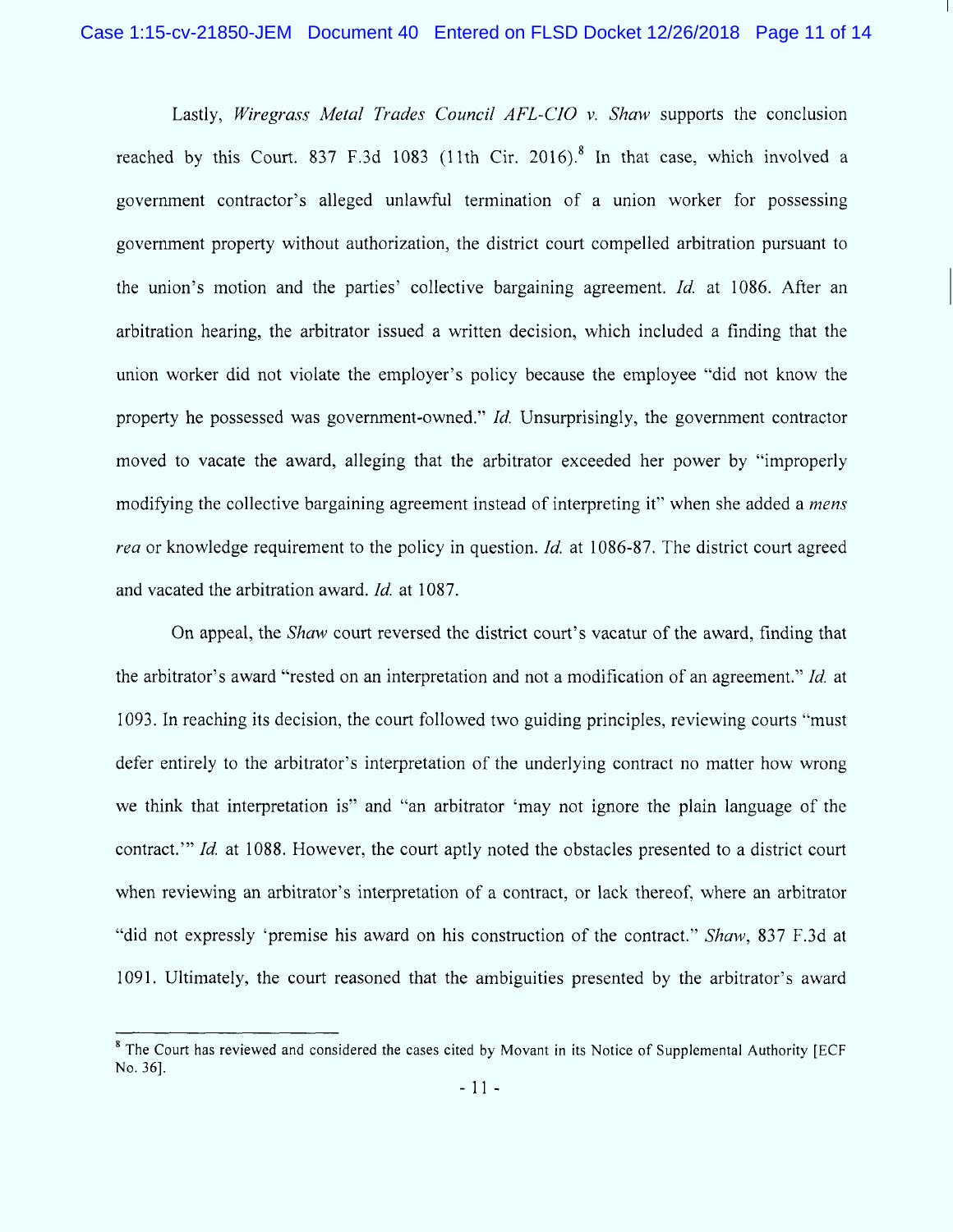ended the court's inquiry, requiring a finding that the award be upheld, *Id.* 1093. Throughout its opinion, the court emphasized the need to "keep the promise of arbitration" by "discourage [ing] parties from trying to snatch court victories from the jaws of arbitration defeats." *Id.* at 1093.

Here, unlike *Shaw*, this case does not involve a singular issue, the interpretation (or lack thereof) of a collective bargaining agreement or contract. Movant argues that the arbitration panel exceeded their powers by not following the "plain language" of the promissory notes in question. However, such a position ignores the rest of the evidentiary record, legal arguments, and issues before the arbitration panel that decided this case, which involved far more than an interpretation of the promissory notes. In the arbitration award, the panel outlined the relief requested as follows:

ln the Statement of Claim , Claimants requested compensatory dam ages of at least \$9,000,000.00, punitive damages, interest, costs, fees, expenses, FINRA hearing session fees, attorneys' fees, a declaratory judgment that any amount due under their 'loan' agreements would be subject to equitable set-off and that they would owe nothing under the Notes, and such other and further relief as this Panel deemed appropriate.

In its Statement of Answer and Counterclaim, Respondent BCI requested compensatory damages from Claimant Platt in the amount of \$2,565,140.00 for the Note executed on November 26, 2012, interest, fees, costs, attorneys' fees, hearing session fees and any collection fees.

In their Answer to the Counterclaim, Claimants requested that the Counterclaim be rejected.

gECF No. 5-5, at 3j. Accordingly, this Court will not take a position that reviews an interpretation of the promissory notes in isolation to the other evidence, issues, and arguments presented.<sup>9</sup> Moreover, the Court is faced with another obstacle, namely, the arbitration panel here "did not expressly 'premise'" the award in this case on a "construction" of the promissory notes.

 $<sup>9</sup>$  See supra, at note 2.</sup>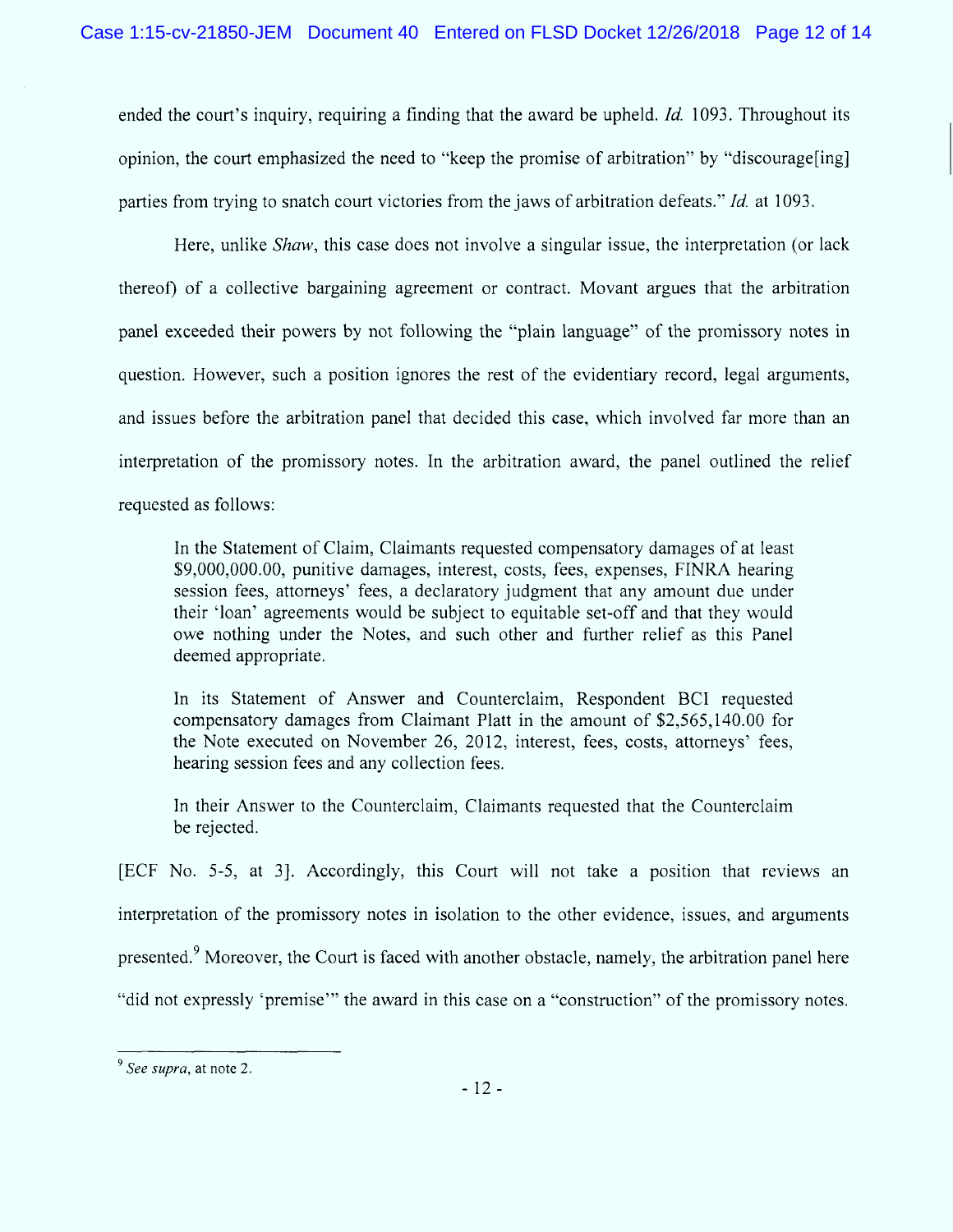Shaw, 837 F.3d at 1091. In fact, the arbitrator's written decision does not contain any inform ation beyond denying the parties' other requests, finding that each party is responsible for their own attorneys' fees, and forgiving the debt owed by Respondents on the notes (ECF No. 5- 5, at 41. This Court finds that the arbitrators did not exceed their powers under 9 U.S.C.  $\delta$  $10(a)(4)$  and follows the Eleventh Circuit's mandate in *Shaw*, which dictates that "[i]f arbitration is to be a meaningful alternative to litigation, the parties must be able to trust that the arbitrator's decision will be honored sooner instead of later." Shaw, 837 F.3d at 1092. Thus, for the foregoing reasons, the Court denies Movant's motion to vacate the arbitration award in part in this case, and, by doing so, keeps the promise of arbitration.<sup>10</sup>

#### IV. Conclusion

Accordingly, after careful consideration it is

# ORDERED and ADJUDGED that

- 1. Barclays Capital's Motion to Vacate Arbitration Award In Part and Brief In Support [ECF No. 1] is **DENIED.**
- 2. Respondents Platt and Urquidi's Memorandum in Opposition to Motion to Vacate and In Support of Cross-Motion to Confirm Arbitration Award [ECF No. 8] is **GRANTED.**
- 3. The Court hereby **CONFIRMS** the Arbitration Award [ECF No. 5-5], served on February 18, 2015.

 $10$  In Shaw, the Court noted the "promise of arbitration" as follows: "When a party who loses an arbitration award assumes a never-say-die attitude and drags the dispute through the court system . . . , the promise of arbitration is broken. Arbitration's allure is dependent upon the arbitrator being the Iast decision maker in all but the most unusual cases. The more cases there are, like this one, in which the arbitrator is only the first stop along the way, the less arbitration there will be. lf arbitration is to be a meaningful alternative to litigation, the parties must be able to trust that the arbitrator's decision will be honored sooner instead of later. Shaw, 837 F.3d at 1092.